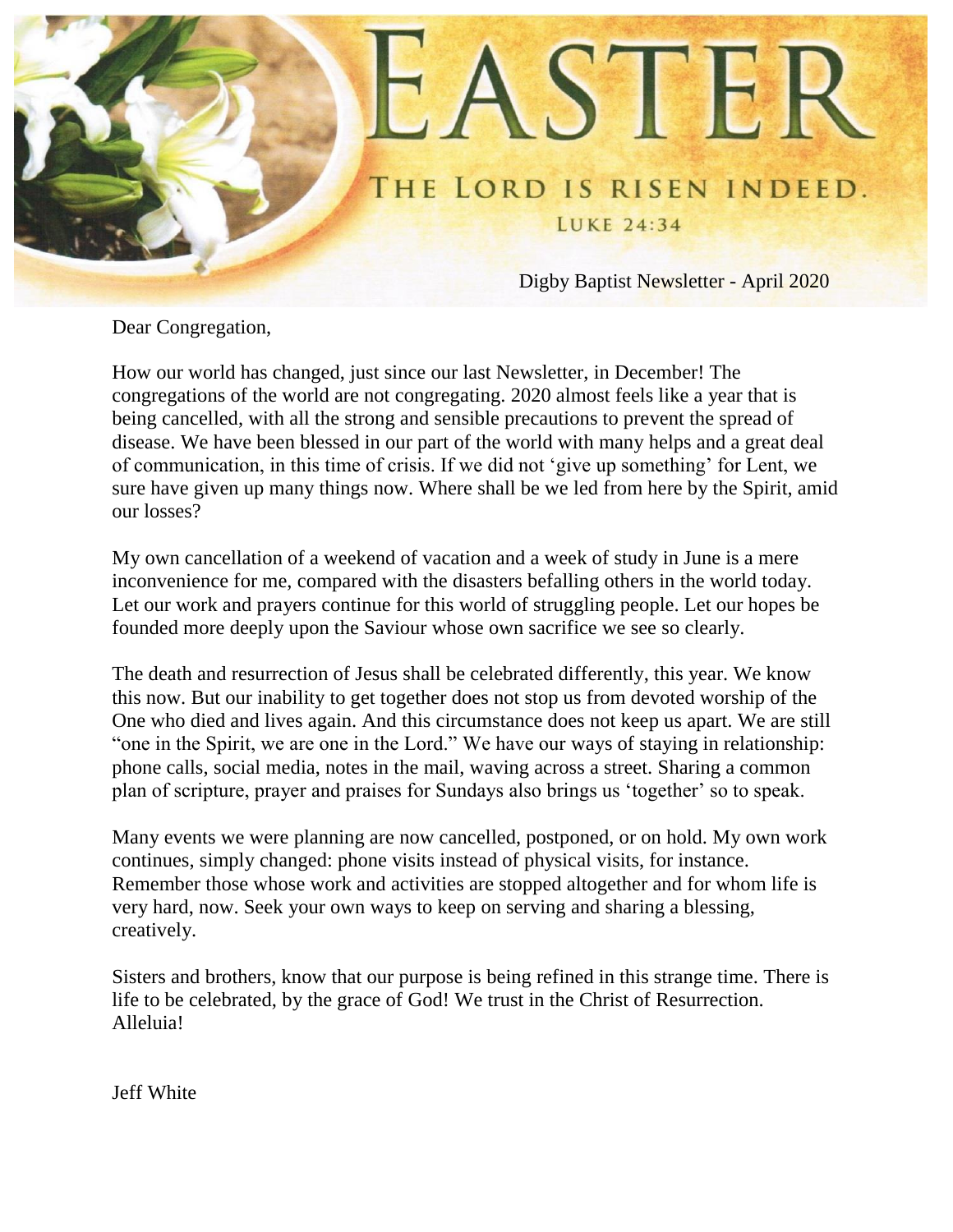elcome to the Twentieth edition of our Digby Baptist's Newsletter!

A place for you to get more information on the events and occurrences that surround Digby Baptist. The next edition of our Newsletter comes out in June 2020.

**Sunday Worship**: In the foreseeable future, we are not meeting. But for each Sunday morning a plan for the service will be available on our website, under Sermon Blog, at [www.digbybaptistchurch.ca.](http://www.digbybaptistchurch.ca/) For those without computer access, paper copies of the bulletin, sermon, and some prayers are available, and can be delivered (in town) to your doorstep on Sunday mornings. Contact Pastor Jeff White about this.

**Offerings** still need to be made, of course, to Digby Baptist Church, in the name of Jesus. Drop off your gifts in the box in the hallway, on the table outside the Pastor's Study. If you give weekly, try making fewer trips by giving monthly. Or mail them to us, at P. O. Box 35. To make a special Easter Offering, you may use the 'OTHER (PLEASE SPECIFY)' line on any offering envelope.

**Secretary**, Shelly Lewis, will continue to be at work in the Office a couple mornings a week, and will be working from home when appropriate. If you would like to set up a time to meet with Shelley in the office please call her to arrange a time. You can get her on her cell phone, or via the Church email.

**Pastor Jeff** continues to work from his Study at the church, Sunday through Thursday mornings. It is a quiet, safe place, and cleaning supplies for keeping door knobs fresh and virus free are being used. I you stop in, you can wave at Jeff and talk through the windows of his door.

# *Digby Baptist Church*

2 Mount Street P. O. Box 35, Digby, NS B0V 1A0 902-245-2113 [digbybaptist@gmail.com](mailto:digbybaptist@gmail.com) [www.digbybaptistchurch.ca](http://www.digbybaptistchurch.ca/)

#### **Our ministry Team Includes you and:**

**Pastor:** Jeff White (In the Office Sunday through Thursday mornings) Church Study: 902-245-2113 Mobile: 902-250-0077 Email[: revjeffwhite@gmail.com](file:///C:/Users/admin/AppData/Roaming/Microsoft/Word/revjeffwhite@gmail.com)

**Pastor Emeritus:** Rev. Don Robertson

**Organist & Choir Director:** Cairine Robertson

**Music Assistant:** Margo Nesbitt

**Church Secretary:** Shelley Lewis Office: 902-245-2113 Mobile: 902-247-0834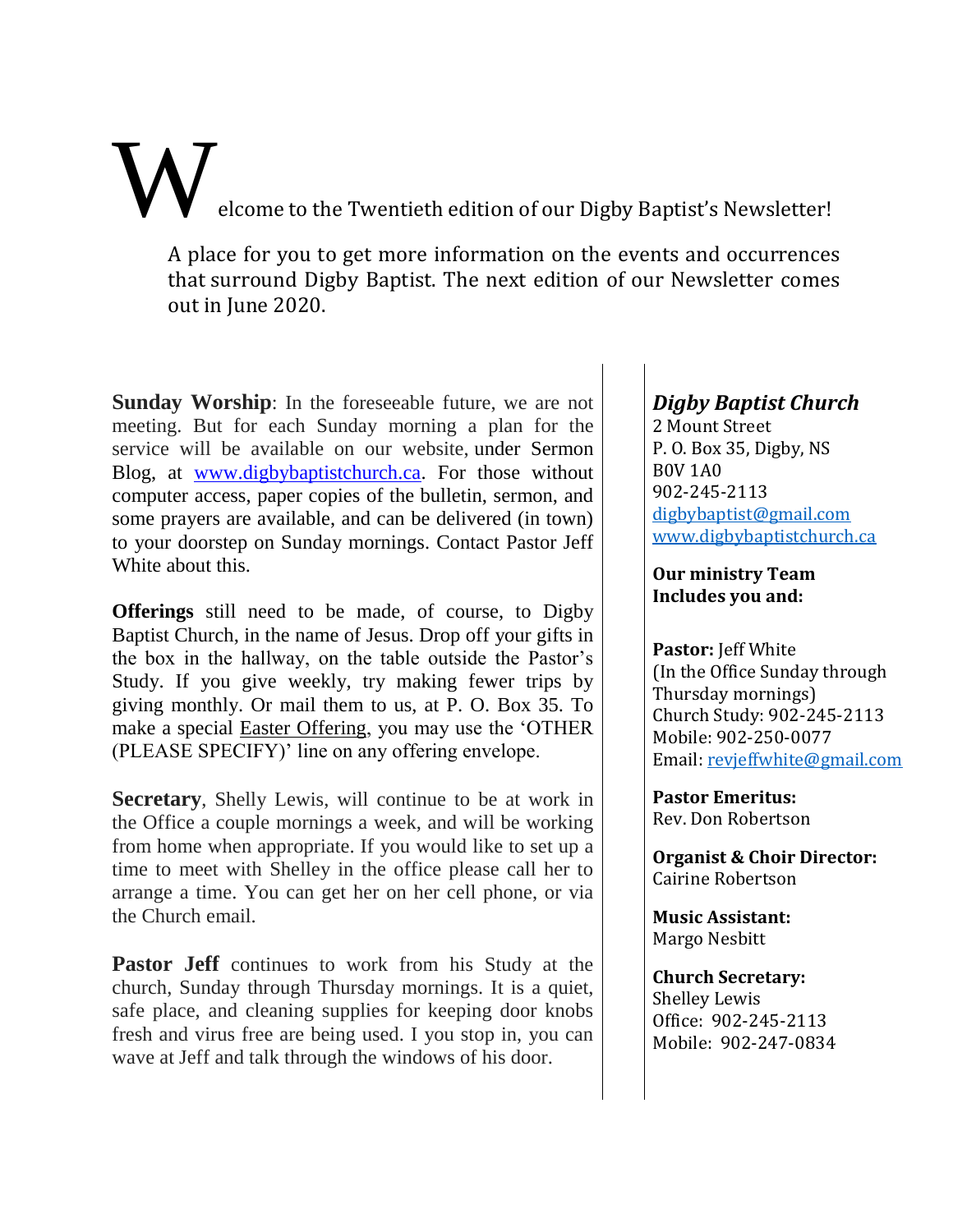## **Discern & Communicate**

Even while we are not meeting each other physically, we are still 'walking with the Lord' and bearing witness to one another about God's guidance, goodness and grace. Here are some things Pastor Jeff would like to hear about: phone him, email him, message him, mail a note.

**Hymn Suggestions**: our Worship Committee wonders what songs you think you should suggest we use on Sunday mornings? And we don't just mean, "What are your favourites?" What hymns that are not your favourites would also be good for us, the congregation, to use. When we get back together, we shall SING! :)

**Scripture & Sermon Suggestions:** Pastor Jeff believes that from the 'leadership' to the 'grass roots' of the congregation, the word and the Spirit will speak and guide us. Do speak up if you sense there are Bible texts or subjects worth our attention this year, as we 'gather' to worship.

**Share Prayer**: the Deacons and Pastor would like to publish, this year, a booklet of prayers from the people. Consider writing a prayer to share. You can mail them, email them, drop them off on paper (in your own legible handwriting) and later this year we can share them with one another.

### **Notes from our Annual Meeting**

Our Annual Meeting was held on Wednesday, January 29, 2020 in the Church Hall. Thirty-two in attendance. Printed reports were approved. The proposed budget for 2020 was approved without amendments. Mission Goals were tabled until the Advisory Council meeting. The Nominating Committee report was approved with some amendments. Carolyn Milbury agreed to present the audit (financial review) of the 2019 books to the Advisory Council.

Now, a couple months later, the committees and Boards and Officers are as follows:

Moderator: Mari Hales Accountant: Peter Armstrong Treasurer:

Advisory Council: Chair Marjorie Hales, Members-at-large: Barb Woolnough, Angela Outhouse. Board of Deacons: Chair Sara Wilkinson, Secretary Nancee Dyer, Michael Baxter, Joyce Marshall, Margo Nesbitt, Maggie Beveridge.

Board of Trustees: Chair Paul Roberge, Secretary Mike Beveridge, Joy Potter, Carolyn Milbury, Mary Ann Urcuioli.

Board of Christian Education: Church Family School Team Leader Sharon White,

Leaders: Sara Wilkinson, Member at Large Alison Vassallo.

Worship Committee: Chair Margo Nesbitt, Secretary Cheryl Roberge, Joyce Marshall, Bonnie VanTassell. Nominating Committee: member at large Angela Outhouse. Cemetery Committee: Treasurer Bill Olsen, Dwight Outhouse, Jackie Levy, Secretary Marj Hales. Decoration & Flower Committee: Coordinator Marjorie Hales**,** Terry Gilbert, Ardith Gilliatt.